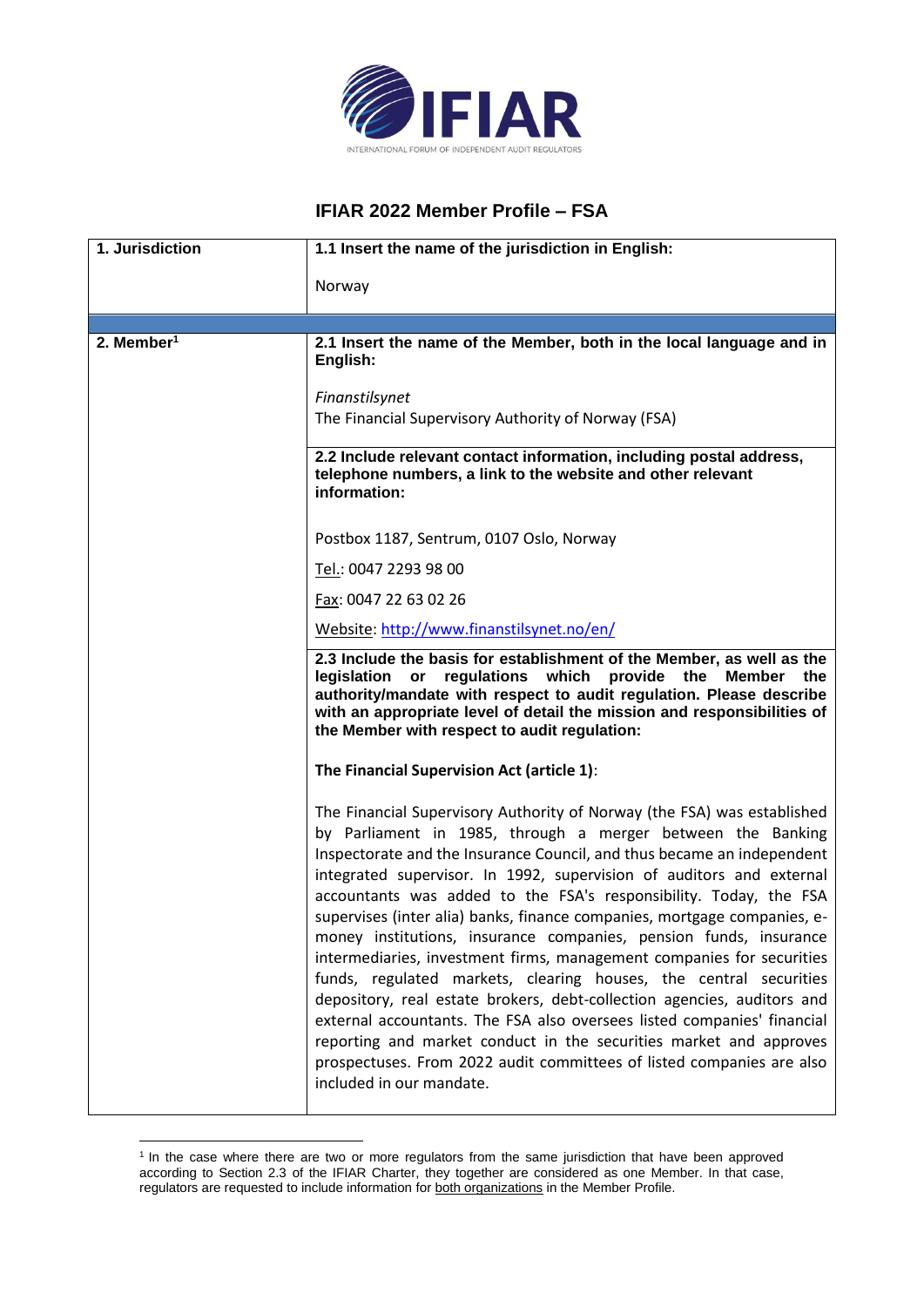

|                                                                  | The Capital Markets Supervision Department and its section for<br>auditors/audit firms has the responsibility for the administrative duties<br>which include:                                                                                                                                                                                                                                                 |
|------------------------------------------------------------------|---------------------------------------------------------------------------------------------------------------------------------------------------------------------------------------------------------------------------------------------------------------------------------------------------------------------------------------------------------------------------------------------------------------|
|                                                                  | • Authorization of auditors and audit firms,                                                                                                                                                                                                                                                                                                                                                                  |
|                                                                  | • Keeping of the auditors' register (a public register of authorized auditors<br>and audit firms),                                                                                                                                                                                                                                                                                                            |
|                                                                  | • Handling applications for exemptions,                                                                                                                                                                                                                                                                                                                                                                       |
|                                                                  | • Communicating legal interpretations of the regulations applicable to<br>auditors,                                                                                                                                                                                                                                                                                                                           |
|                                                                  | • Assisting in drawing up regulations,                                                                                                                                                                                                                                                                                                                                                                        |
|                                                                  | • Undertaking practical tests for auditors on an annual basis.                                                                                                                                                                                                                                                                                                                                                |
|                                                                  | . Supervisory duties which include:                                                                                                                                                                                                                                                                                                                                                                           |
|                                                                  | an extensive on-site audit inspection program, including annual<br>thematic audit inspections (ad hoc inspections addressing specific<br>topics)<br>off-site supervision and analysis                                                                                                                                                                                                                         |
|                                                                  | 2.4 Have there been any major changes to the Member's organization                                                                                                                                                                                                                                                                                                                                            |
|                                                                  | or to the governing legislation since completing last year's Member<br>Profile?                                                                                                                                                                                                                                                                                                                               |
|                                                                  | ⊠ Yes<br>$\square$ No                                                                                                                                                                                                                                                                                                                                                                                         |
|                                                                  | If yes, please describe these changes with an appropriate level of<br>detail:                                                                                                                                                                                                                                                                                                                                 |
|                                                                  | New auditor act from 1/1 2021 implementing EU audit directive in<br>Norwegian legislation. 2022 will be the first full year after implementation.                                                                                                                                                                                                                                                             |
| <b>Governing Body</b><br>3.<br><b>Composition and</b><br>members | Describe with an appropriate level of detail the current<br>3.1<br>composition of the Member's governing body, including the ratio<br>between Board members who are independent from the audit<br>profession and those who are not <sup>2</sup> . The audit profession includes, for<br>example: audit firms, professional accountancy bodies and bodies or<br>entities associated with the audit profession. |
|                                                                  | The Board consists of the following persons:                                                                                                                                                                                                                                                                                                                                                                  |
|                                                                  | Finn Arnesen, Professor, Chair                                                                                                                                                                                                                                                                                                                                                                                |
|                                                                  | Giuditta Cordero-Moss, Professor, Vice Chair                                                                                                                                                                                                                                                                                                                                                                  |
|                                                                  | Mette Bjørndal, Professor, Board Member                                                                                                                                                                                                                                                                                                                                                                       |

 $2$  An individual is independent of the profession even if he is a CPA, Chartered Accountant, or holder of another equivalent qualification, as long as this individual is not employed by or affiliated to a registered audit firm, nor employed by or affiliated to of a professional accountancy body, nor employed by or affiliated to bodies or entities associated with the audit profession.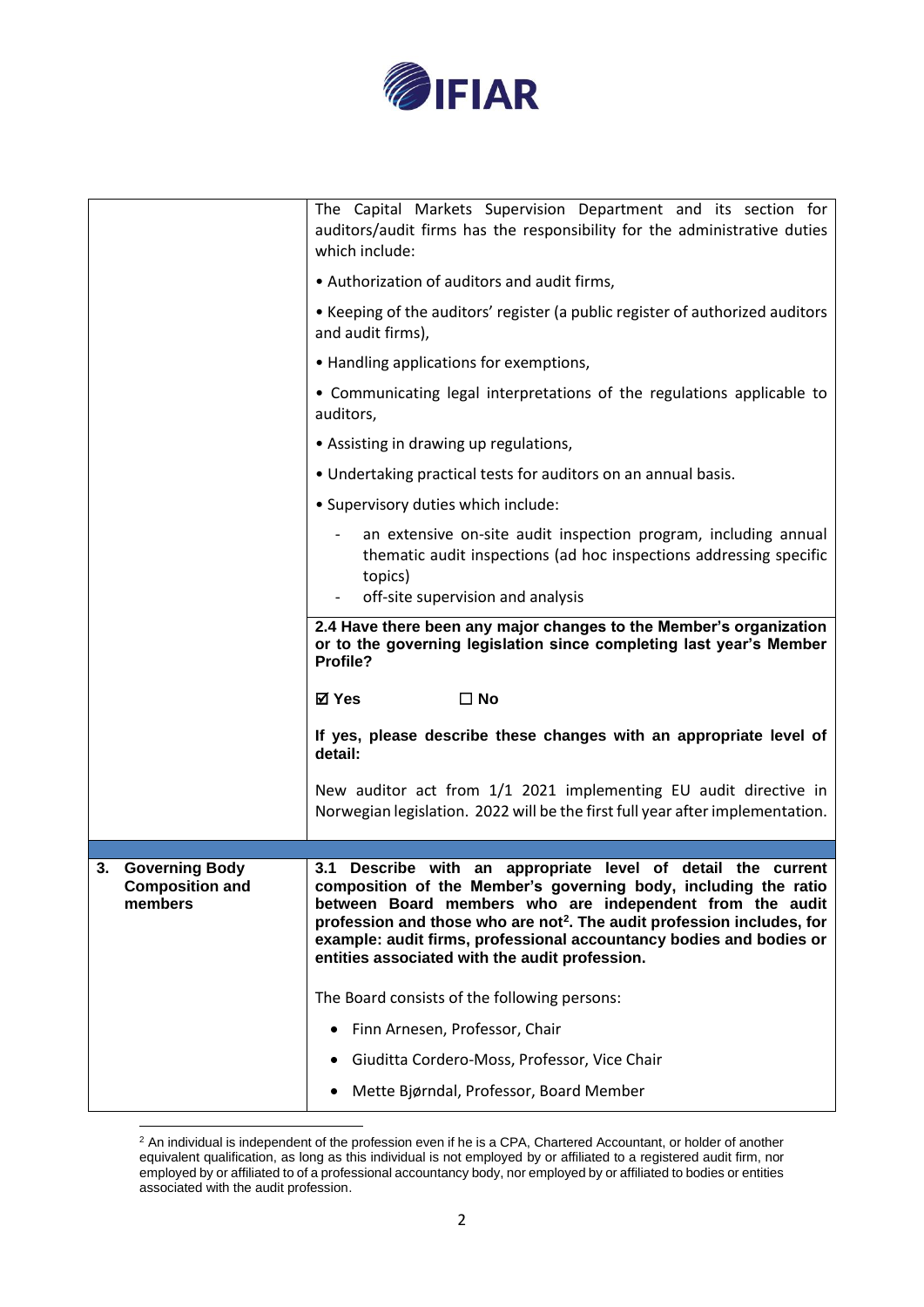

| Kjetil Wibe, Lawyer, Board Member<br>٠                                                                                                                                                                                                                                                                                                                                                                                                                                                                                                                                                                                                                                                                                                                                                                                                                                                         |
|------------------------------------------------------------------------------------------------------------------------------------------------------------------------------------------------------------------------------------------------------------------------------------------------------------------------------------------------------------------------------------------------------------------------------------------------------------------------------------------------------------------------------------------------------------------------------------------------------------------------------------------------------------------------------------------------------------------------------------------------------------------------------------------------------------------------------------------------------------------------------------------------|
| Arne Skauge, Former Bank Director, Board Member                                                                                                                                                                                                                                                                                                                                                                                                                                                                                                                                                                                                                                                                                                                                                                                                                                                |
| Thorunn Falkanger, Associate Professor, 1 <sup>st</sup> alternate                                                                                                                                                                                                                                                                                                                                                                                                                                                                                                                                                                                                                                                                                                                                                                                                                              |
| Bjørn Arild Gram, Mayor, 2 <sup>nd</sup> alternate                                                                                                                                                                                                                                                                                                                                                                                                                                                                                                                                                                                                                                                                                                                                                                                                                                             |
| Sindre Weme, Director, Observer from the Norwegian Central Bank                                                                                                                                                                                                                                                                                                                                                                                                                                                                                                                                                                                                                                                                                                                                                                                                                                |
| 3.2 What are the eligibility criteria / requirements and composition<br>requirements for the members of the governing body?                                                                                                                                                                                                                                                                                                                                                                                                                                                                                                                                                                                                                                                                                                                                                                    |
| The FSA is headed by a board of five non-executive members and two<br>alternates. Members and alternates are appointed by the Ministry of<br>Finance for a four-year term. In addition, two members are elected by and<br>from the employees to supplement the Board on administrative matters.<br>Although the Board is part of the FSA, the board members are non-<br>executive, i.e. they are not employed by the FSA and do not take part in<br>the day-to-day management of the FSA. No Board member may be an<br>executive of the supervisory authority, or employee of Ministries or other<br>government departments and agencies (except the observer from the<br>central bank). None of them may be employed by institutions under<br>supervision, hence, no auditor may be appointed as member of the board.<br>3.3. Is each member of the governing body independent from the audit |
| profession? The audit profession includes, for example: audit firms,<br>professional accountancy bodies and bodies or entities associated<br>with the audit profession.                                                                                                                                                                                                                                                                                                                                                                                                                                                                                                                                                                                                                                                                                                                        |
| <b>⊠</b> Yes<br>$\square$ No                                                                                                                                                                                                                                                                                                                                                                                                                                                                                                                                                                                                                                                                                                                                                                                                                                                                   |
| 3.4 If the answer to question 3.3 is "No", is the majority of the members<br>of the governing body non-practitioner?                                                                                                                                                                                                                                                                                                                                                                                                                                                                                                                                                                                                                                                                                                                                                                           |
| $\square$ Yes<br>$\Box$ No                                                                                                                                                                                                                                                                                                                                                                                                                                                                                                                                                                                                                                                                                                                                                                                                                                                                     |
| 3.5 If the answer to question 3.3 is "No", which safeguards are in place<br>to provide for the Member's overall independence from the audit<br>profession?<br>N/A                                                                                                                                                                                                                                                                                                                                                                                                                                                                                                                                                                                                                                                                                                                              |
| 3.6 Is there a restriction or recusal process that is applicable to<br>members of the governing body of the Member who are current or<br>former auditors/practitioners?                                                                                                                                                                                                                                                                                                                                                                                                                                                                                                                                                                                                                                                                                                                        |
| <b>⊠</b> Yes<br>$\square$ No                                                                                                                                                                                                                                                                                                                                                                                                                                                                                                                                                                                                                                                                                                                                                                                                                                                                   |
| Does this include a "cooling-off" period for former auditors?                                                                                                                                                                                                                                                                                                                                                                                                                                                                                                                                                                                                                                                                                                                                                                                                                                  |
| ⊠ No<br>$\Box$ Yes                                                                                                                                                                                                                                                                                                                                                                                                                                                                                                                                                                                                                                                                                                                                                                                                                                                                             |
| If yes to either of the above, please describe:                                                                                                                                                                                                                                                                                                                                                                                                                                                                                                                                                                                                                                                                                                                                                                                                                                                |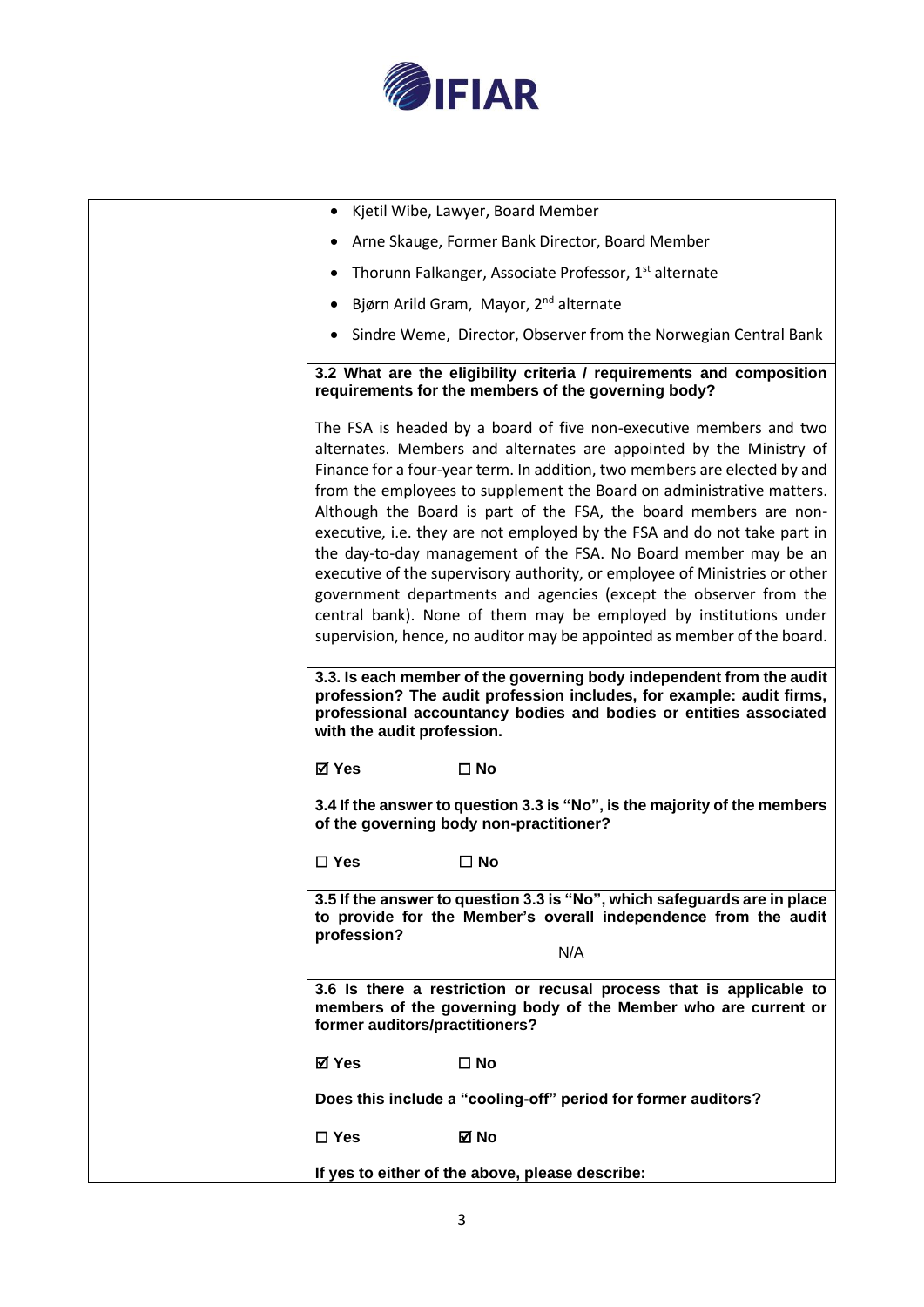

|                                | It is the duty of a board member and others that take part in a board<br>resolution to consider and if so declare her/him to be disqualified in<br>dealing with a specific issue.<br>3.7 Other than the governing body, are members of the profession<br>involved in the Member's organization (including in any inspections,<br>committee or panel role)?<br>$\Box$ Yes<br>⊠ No<br>If yes, please describe their role with an appropriate level of detail, |
|--------------------------------|-------------------------------------------------------------------------------------------------------------------------------------------------------------------------------------------------------------------------------------------------------------------------------------------------------------------------------------------------------------------------------------------------------------------------------------------------------------|
|                                | including the ratio between those who are independent and those who<br>are not in the relevant function and whether such role includes<br>decisional or control authority:                                                                                                                                                                                                                                                                                  |
| 4. Funding Arrangements        | 4.1 Describe the main funding arrangements of the Member, including                                                                                                                                                                                                                                                                                                                                                                                         |
|                                | the setting and approval of the budget and the fees, if any:                                                                                                                                                                                                                                                                                                                                                                                                |
|                                | The Financial Supervision Act states that the costs of supervision shall be<br>levied on the institutions under supervision, hereunder the auditors. The                                                                                                                                                                                                                                                                                                    |
|                                | FSA's costs related to supervision of auditors/audit firms are therefore<br>covered by the audit firms.                                                                                                                                                                                                                                                                                                                                                     |
|                                | However, it is the Norwegian Parliament that determines the FSA's budget<br>and adopts the principles of and the amount to be levied on the<br>institutions in the year following the year for which the budget was<br>approved. Therefore, the auditors cannot influence the decisions<br>concerning the funding of the supervision of auditors.                                                                                                           |
|                                | 4.2 Is the funding free from undue influence by the profession?                                                                                                                                                                                                                                                                                                                                                                                             |
|                                | <b>⊠</b> Yes<br>$\square$ No                                                                                                                                                                                                                                                                                                                                                                                                                                |
|                                | Please describe with an appropriate level of detail the safeguards in<br>place to prevent undue influence by the profession:                                                                                                                                                                                                                                                                                                                                |
|                                |                                                                                                                                                                                                                                                                                                                                                                                                                                                             |
| <b>Inspection System</b><br>5. | 5.1 Does the Member have the responsibility for recurring inspections<br>of audit firms undertaking audits of public interest entities (PIEs)?                                                                                                                                                                                                                                                                                                              |
|                                | ⊠ Yes<br>$\square$ No                                                                                                                                                                                                                                                                                                                                                                                                                                       |
|                                | 5.2 Is this responsibility undertaken directly or through oversight of<br>inspection conducted by another organization?                                                                                                                                                                                                                                                                                                                                     |
|                                | <b>⊠</b> Directly<br>□ Through Oversight                                                                                                                                                                                                                                                                                                                                                                                                                    |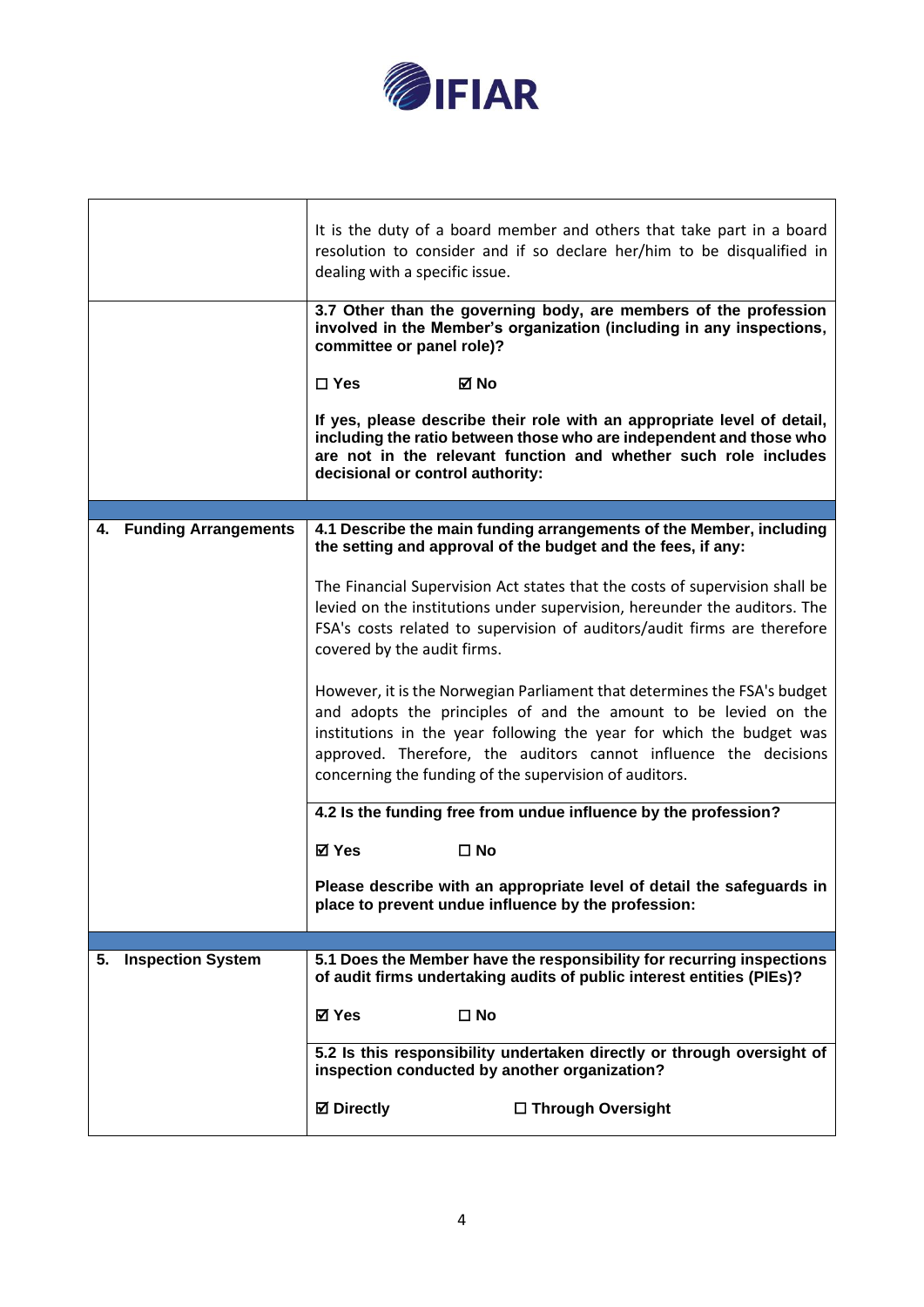

| $\bullet$                                     | auditors' association.                                                                                                                                                                                                                                                                                                                                                                                                                                                                                                                                                                                                                                                                                                                                                                                                                                                                                                                                                                                                                                                               | an appropriate level of detail the other organization, its relation to<br>the Member, its role, and the arrangements for oversight.<br>FSA is responsible for performing these inspections. For the FSA it is a goal<br>that inspections as a minimum are executed as frequently as the Act<br>requires. Periodic inspections of non-PIE auditors are delegated to the<br>5.3 Please describe with an appropriate level of detail the<br>requirements and practices regarding the frequency of inspections:<br>The Norwegian Auditing Act requires all statutory auditors to be subject to<br>quality assurance every six years, and all audit firms with PIE engagements<br>to be subject to inspections every three years. |                         |                        |
|-----------------------------------------------|--------------------------------------------------------------------------------------------------------------------------------------------------------------------------------------------------------------------------------------------------------------------------------------------------------------------------------------------------------------------------------------------------------------------------------------------------------------------------------------------------------------------------------------------------------------------------------------------------------------------------------------------------------------------------------------------------------------------------------------------------------------------------------------------------------------------------------------------------------------------------------------------------------------------------------------------------------------------------------------------------------------------------------------------------------------------------------------|------------------------------------------------------------------------------------------------------------------------------------------------------------------------------------------------------------------------------------------------------------------------------------------------------------------------------------------------------------------------------------------------------------------------------------------------------------------------------------------------------------------------------------------------------------------------------------------------------------------------------------------------------------------------------------------------------------------------------|-------------------------|------------------------|
| Financial<br>6. Audit<br>and<br><b>Market</b> | 6.1 Provide the number of audit firms subject to inspections. Include<br>an indication of the number of public interest audits (PIEs) and other<br>audits that fall under the Member's oversight or mandate.<br>As per December 2021, 453 (465 LY) audit firms are subject to inspections.<br>10 (10 LY) of these audit firms audit PIE engagements. In total, there are<br>approx. 406 PIE audit engagements as per December 2021.<br>6.2 What are the sizes and market shares of each of the largest audit<br>firms in the Member's jurisdiction?<br>The BIG 4 firms together with BDO share approximately 67,4% (66,4 % LY)<br>of the total market (revenue) for statutory audits. Those 5 firms earned<br>98,1% (97,5 % LY) of all audit fees paid by PIEs.<br>Based on numbers of PIE audits, those 5 firms audited 89,4 % (89,2% LY)<br>of all PIEs.<br>The shares of the big 5:<br>Number of PIE's<br>% of total<br><b>LY</b><br>EY<br>81<br>20,0%<br>21,3%<br><b>PWC</b><br>128<br>31,5%<br>31,4%<br><b>BDO</b><br>28<br>6,9%<br>4,8%<br><b>KPMG</b><br>65<br>16,0%<br>15,6% |                                                                                                                                                                                                                                                                                                                                                                                                                                                                                                                                                                                                                                                                                                                              |                         |                        |
|                                               | Deloitte<br>Other<br>Sum                                                                                                                                                                                                                                                                                                                                                                                                                                                                                                                                                                                                                                                                                                                                                                                                                                                                                                                                                                                                                                                             | 61<br>43<br>406                                                                                                                                                                                                                                                                                                                                                                                                                                                                                                                                                                                                                                                                                                              | 15,0%<br>10,6%<br>100 % | 15,1%<br>10,8%<br>100% |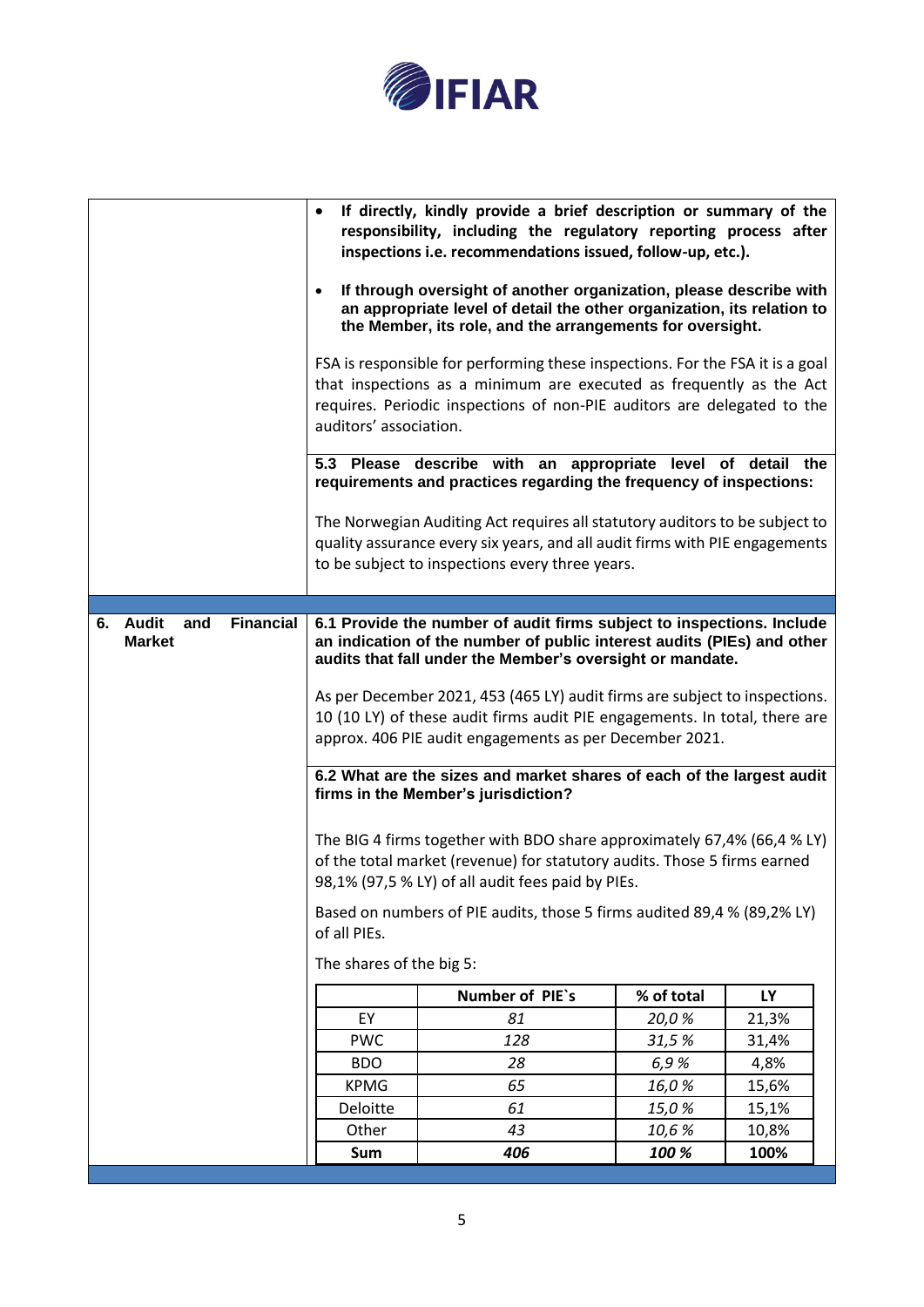

| 7.<br>Main<br>Other<br>Responsibilities of the<br>Member within the area<br>of Audit Oversight | 7.1 Please indicate whether the Member has responsibility for tasks<br>other than Inspections within the area of Audit Oversight:                                                                                 |
|------------------------------------------------------------------------------------------------|-------------------------------------------------------------------------------------------------------------------------------------------------------------------------------------------------------------------|
|                                                                                                | <b>Ø Registration/Licensing</b>                                                                                                                                                                                   |
|                                                                                                | □ Audit and/or Ethics Standard Setting                                                                                                                                                                            |
|                                                                                                | $\Box$ Permanent Education of Auditors                                                                                                                                                                            |
|                                                                                                | <b>☑ Enforcement</b>                                                                                                                                                                                              |
|                                                                                                | <b><math>\boxtimes</math> Other:</b> We are not Standard setters, but through our oversight we                                                                                                                    |
|                                                                                                | influence standards and supplement and interpret standards.                                                                                                                                                       |
|                                                                                                |                                                                                                                                                                                                                   |
|                                                                                                | 7.2 If the Member has the responsibility for Registration/Licensing,<br>please indicate whether this responsibility is undertaken directly or<br>through oversight of Registration/Licensing conducted by another |
|                                                                                                | organization?                                                                                                                                                                                                     |
|                                                                                                | <b>Ø</b> Directly<br>□ Through Oversight                                                                                                                                                                          |
|                                                                                                | If directly, please describe the responsibility with an appropriate<br>٠<br>level of detail.                                                                                                                      |
|                                                                                                | If through oversight, please indicate the name of the other<br>٠<br>organization and its composition (i.e. whether practitioners from                                                                             |
|                                                                                                | the audit profession are involved in decision-making). Also give a                                                                                                                                                |
|                                                                                                | description of the powers of the other organization and procedure                                                                                                                                                 |
|                                                                                                | applied, as well as the role of the Member in these procedures.                                                                                                                                                   |
|                                                                                                | We consider all applications and decide whether a license might be given.                                                                                                                                         |
|                                                                                                | We also withdraw licenses if there are breaches to continuing education,                                                                                                                                          |
|                                                                                                | quality, financial issues or required financial security (insurance).                                                                                                                                             |
|                                                                                                | 7.3 If the Member has the responsibility for Audit and/or Ethics                                                                                                                                                  |
|                                                                                                | Standard Setting, please indicate whether this responsibility is                                                                                                                                                  |
|                                                                                                | undertaken directly or through oversight of Audit and/or Ethics<br><b>Standard Setting conducted by another organization?</b>                                                                                     |
|                                                                                                | $\square$ Directly<br>□ Through Oversight                                                                                                                                                                         |
|                                                                                                |                                                                                                                                                                                                                   |
|                                                                                                | If directly, please describe the responsibility with an appropriate<br>level of detail.                                                                                                                           |
|                                                                                                | If through oversight, please indicate the name of the other                                                                                                                                                       |
|                                                                                                | $\bullet$<br>organization and its composition (i.e. whether practitioners from<br>the audit profession are involved in decision-making). Also give a                                                              |
|                                                                                                | description of the powers of the other organization and procedures<br>applied, as well as the role of the Member in these procedures.                                                                             |
|                                                                                                | N/A                                                                                                                                                                                                               |
|                                                                                                | 7.4 If the Member has the responsibility for Permanent Education of                                                                                                                                               |
|                                                                                                | Auditors, please indicate whether this responsibility is undertaken<br>directly or through oversight of Permanent Education of Auditors<br>conducted by another organization?                                     |
|                                                                                                |                                                                                                                                                                                                                   |
|                                                                                                | $\square$ Directly<br>□ Through Oversight                                                                                                                                                                         |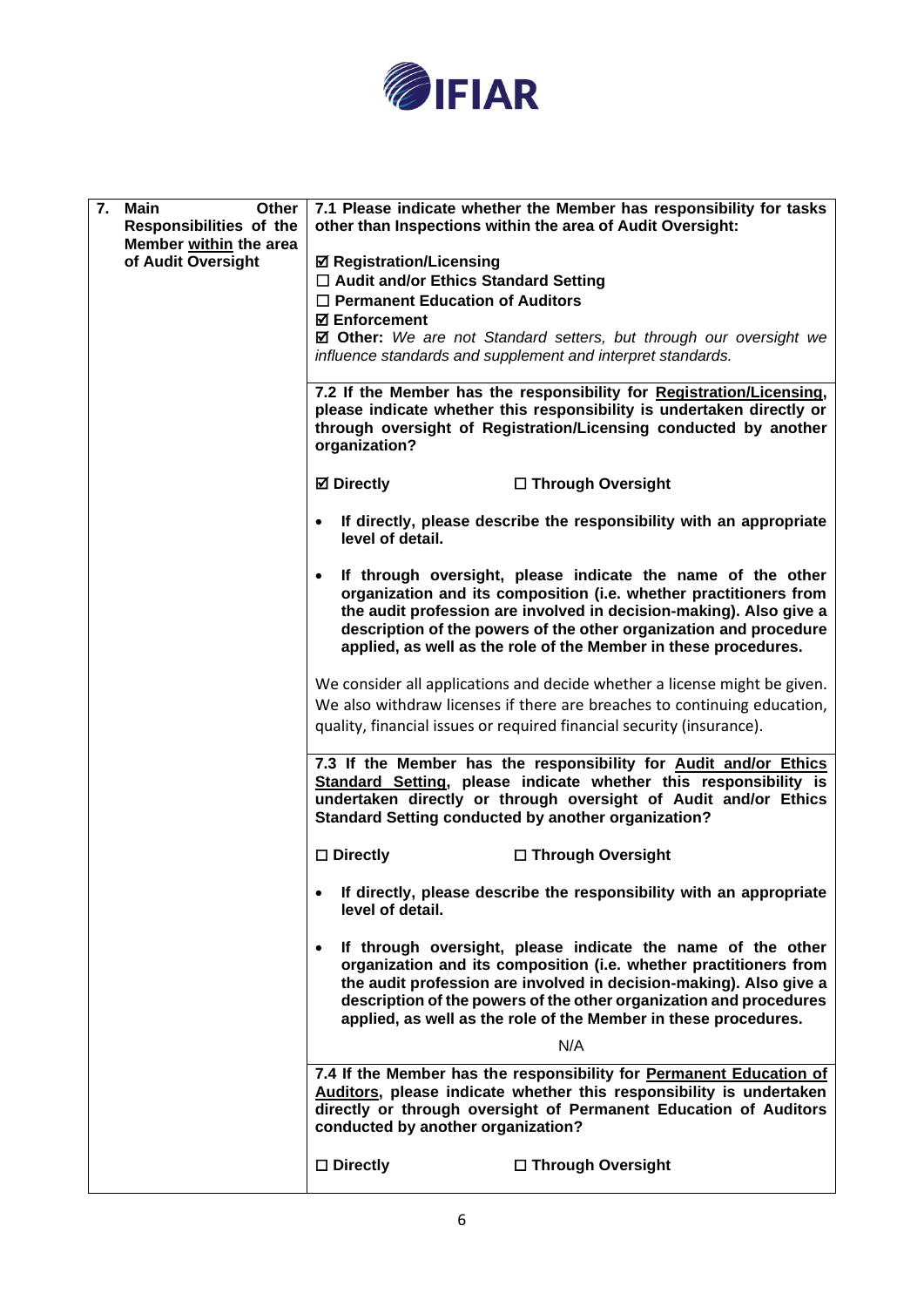

|                                                                                                                            | If directly, please describe the responsibility with an appropriate<br>level of detail.<br>If through oversight, please indicate the name of the other<br>organization and its composition (i.e. whether practitioners from<br>the audit profession are involved in decision-making). Also give a<br>description of the powers of the other organization and procedures<br>applied, as well as the role of the Member in these procedures.<br>N/A<br>7.5 If the Member has the responsibility for Enforcement, please<br>indicate whether this responsibility is undertaken directly or through<br>referral to other organization(s)? |
|----------------------------------------------------------------------------------------------------------------------------|---------------------------------------------------------------------------------------------------------------------------------------------------------------------------------------------------------------------------------------------------------------------------------------------------------------------------------------------------------------------------------------------------------------------------------------------------------------------------------------------------------------------------------------------------------------------------------------------------------------------------------------|
|                                                                                                                            | <b>⊠</b> Directly<br>□ Through Referral                                                                                                                                                                                                                                                                                                                                                                                                                                                                                                                                                                                               |
|                                                                                                                            | The new auditors act chapter 14 was implemented 2021. New sanctions<br>are added to our "toolbox"; administrative fine § 14-5, prohibition to sign<br>audit opinions for 3 years §14-4 and prohibitions to be a director of an<br>audit firm or PIE. As before the FSA might recall the auditors license due<br>to not fulfilling obligations as clean record (conduct), minimum training or<br>severe malpractice - auditor act § 14-1.                                                                                                                                                                                              |
|                                                                                                                            | If directly, kindly provide a brief description or summary of the<br>$\bullet$<br>enforcement responsibility, the procedure and process involved,<br>including the regulatory reporting process that led to disciplinary<br>action.                                                                                                                                                                                                                                                                                                                                                                                                   |
|                                                                                                                            | If through referral, please indicate the name of the other<br>$\bullet$<br>organization and its composition (i.e. whether practitioners from<br>the audit profession are involved in decision-making). Also give a<br>description of the enforcement powers of the other organization<br>and procedures applied, as well as the role of the Member in these<br>procedures.                                                                                                                                                                                                                                                            |
|                                                                                                                            | N/A                                                                                                                                                                                                                                                                                                                                                                                                                                                                                                                                                                                                                                   |
|                                                                                                                            | 7.6 If the Member has the responsibility for other tasks within the area<br>of Audit Oversight, please describe with an appropriate level of detail:                                                                                                                                                                                                                                                                                                                                                                                                                                                                                  |
|                                                                                                                            | We issue inspection letters thematic reports and circulars to enhance audit<br>quality. These reports are available at our website.                                                                                                                                                                                                                                                                                                                                                                                                                                                                                                   |
| <b>Main</b><br>8.<br><b>Other</b><br>Responsibilities of the<br><b>Member</b><br>outside<br>the<br>area of Audit Oversight | 8.1 Please describe with an appropriate level of detail whether the<br>Member has responsibility for tasks outside the area of audit oversight<br>such as Supervision of Financial Reporting or Securities Regulation:                                                                                                                                                                                                                                                                                                                                                                                                                |
|                                                                                                                            | The FSA is an integrated supervisory authority. This is described under item<br>2 above.                                                                                                                                                                                                                                                                                                                                                                                                                                                                                                                                              |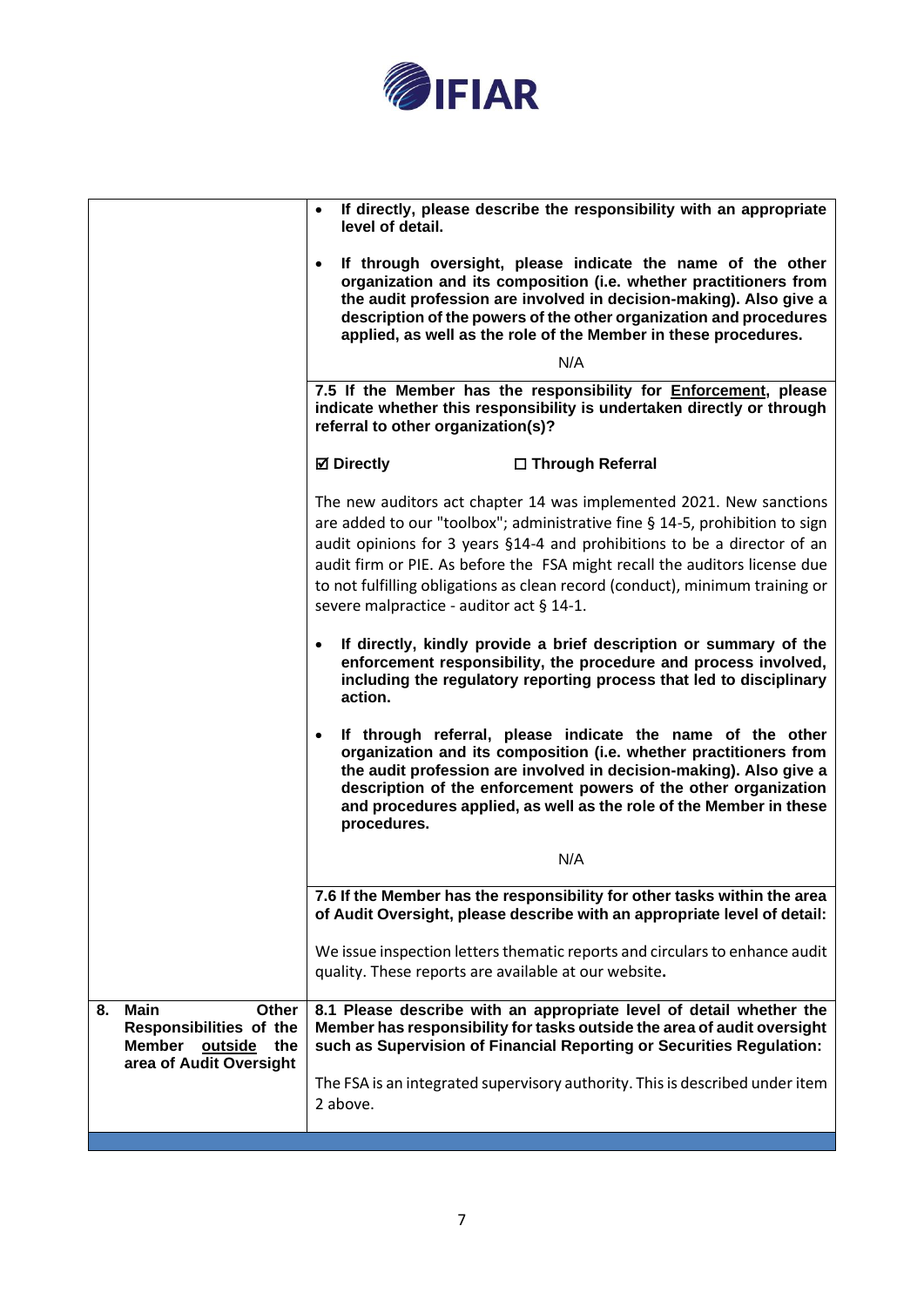

| 9. | <b>Major</b><br><b>Events</b> | and | 9.1 Describe any recent major events and activities:                                                                                                                                                                                                                                                                                                                                                                                                                                                                                                                                                                                                                                                                                                                |
|----|-------------------------------|-----|---------------------------------------------------------------------------------------------------------------------------------------------------------------------------------------------------------------------------------------------------------------------------------------------------------------------------------------------------------------------------------------------------------------------------------------------------------------------------------------------------------------------------------------------------------------------------------------------------------------------------------------------------------------------------------------------------------------------------------------------------------------------|
|    | <b>Activities</b>             |     |                                                                                                                                                                                                                                                                                                                                                                                                                                                                                                                                                                                                                                                                                                                                                                     |
|    |                               |     | The thematic inspection addressing auditors' compliance with the AML<br>legislation, initiated at year-end 2019, was completed in 2021. The<br>inspection encompassed eleven firms and revealed deficiencies in the<br>audit firms' implementation of business-specific risk assessments and<br>establishment of procedures. A number of the inspections revealed<br>inadequate compliance with requirements for risk classification of<br>customers, internal training and identification of circumstances indicating<br>that funds could be used for money laundering or terrorist financing.<br>Finanstilsynet imposed administrative fines on ten of the audit firms<br>subject to the thematic inspection. The fines ranged from NOK 75 000 to<br>NOK 400 000. |
|    |                               |     | In 2020 and 2021 we asked all Pie auditors for detailed information<br>regarding their audit of PIEs. The information was gathered in a databased.<br>It used internally for risk based follow up of the audit of PIEs and we did<br>also prepare a public report regarding the Norwegian market for PIE<br>audits. The information asked for may be used as quality indicators.                                                                                                                                                                                                                                                                                                                                                                                    |